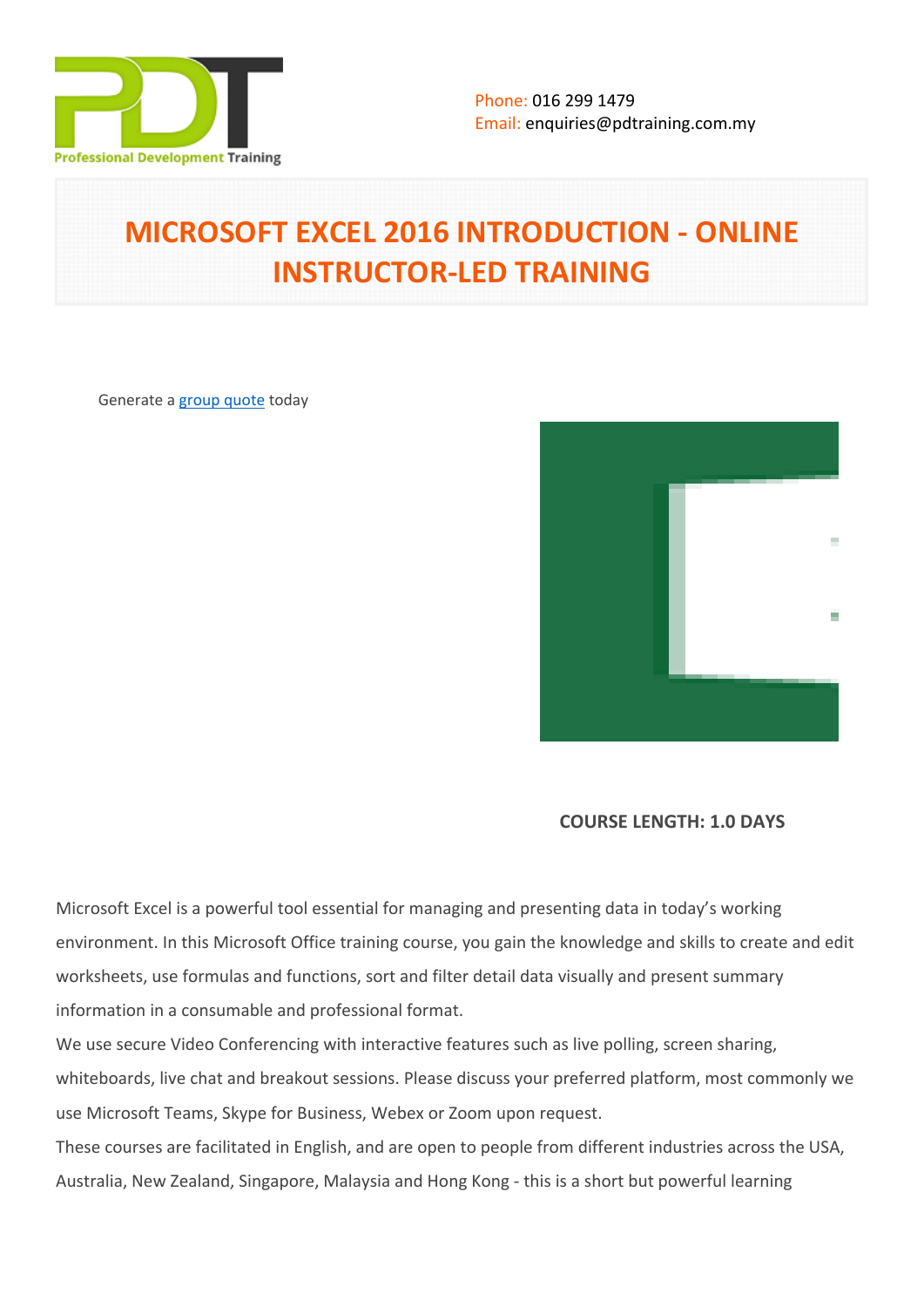experience that gives you global collaboration opportunities. Our trainers and processes have been refined to give you a personalised learning experience.

\*\*Please note, these classes run to a very tight schedule, please follow the invitation and join the class 10 minutes prior to commencement so you are ready to participate and don't miss a minute! Please click the In-House Training tab to receive a free quote for courses delivered at your preferred location.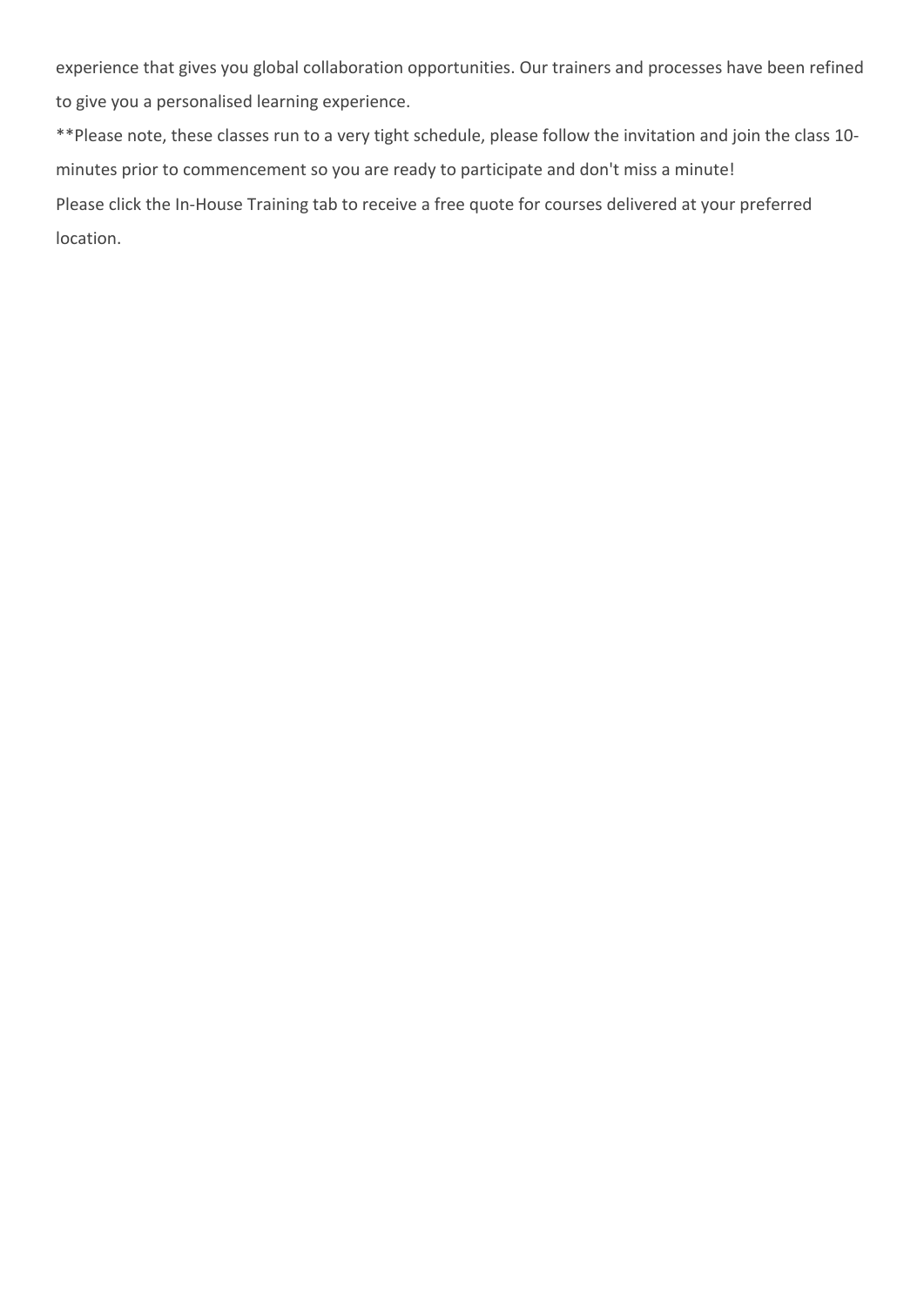## **MICROSOFT EXCEL 2016 INTRODUCTION - ONLINE INSTRUCTOR-LED TRAINING COURSE OUTLINE**

## **FOREWORD**

This course is designed to give users a good introduction to the basic concepts of Excel. It explores the structure of the Excel workbook and demonstrates basic techniques required for working with spreadsheets.

## **OUTCOMES**

The PD Training Microsoft Excel 2016 Introduction Training Course is designed for students who want to gain the necessary skills to create, edit, format, and print basic Microsoft Excel worksheets. **After completing this course, participants will have learned to:**

- Create a Basic Worksheet
- Create Formulas in a Worksheet
- Insert Functions in a Worksheet
- Manipulate Data
- Insert, Manipulate, and Delete Cells, Columns, and Rows
- Search for and Replace Data
- Spell Check a Worksheet
- Modify Fonts
- Add Borders and Colours to Cells
- Apply Number Formats
- Align Cell Contents
- Define the Basic Page Layout for a Workbook
- Refine the Page Layout and Apply Print Options
- Manage the View of Worksheets and Workbooks
- Customise General and Language Options
- Customise Formula Options
- Customise Proofing and Save Options
- Customise the Ribbon and Quick Access Toolbar
- Customise the Functionality of Excel by Enabling Add-Ins
- Customise Advanced and Trust Centre Options

### **MODULES**

# **Lesson 1: Getting Started with Microsoft Excel 2016**

• Identify the Elements of the Excel Interface

## **Lesson 2: Performing Calculations**

- Create Formulas in a Worksheet
- Insert Functions in a Worksheet